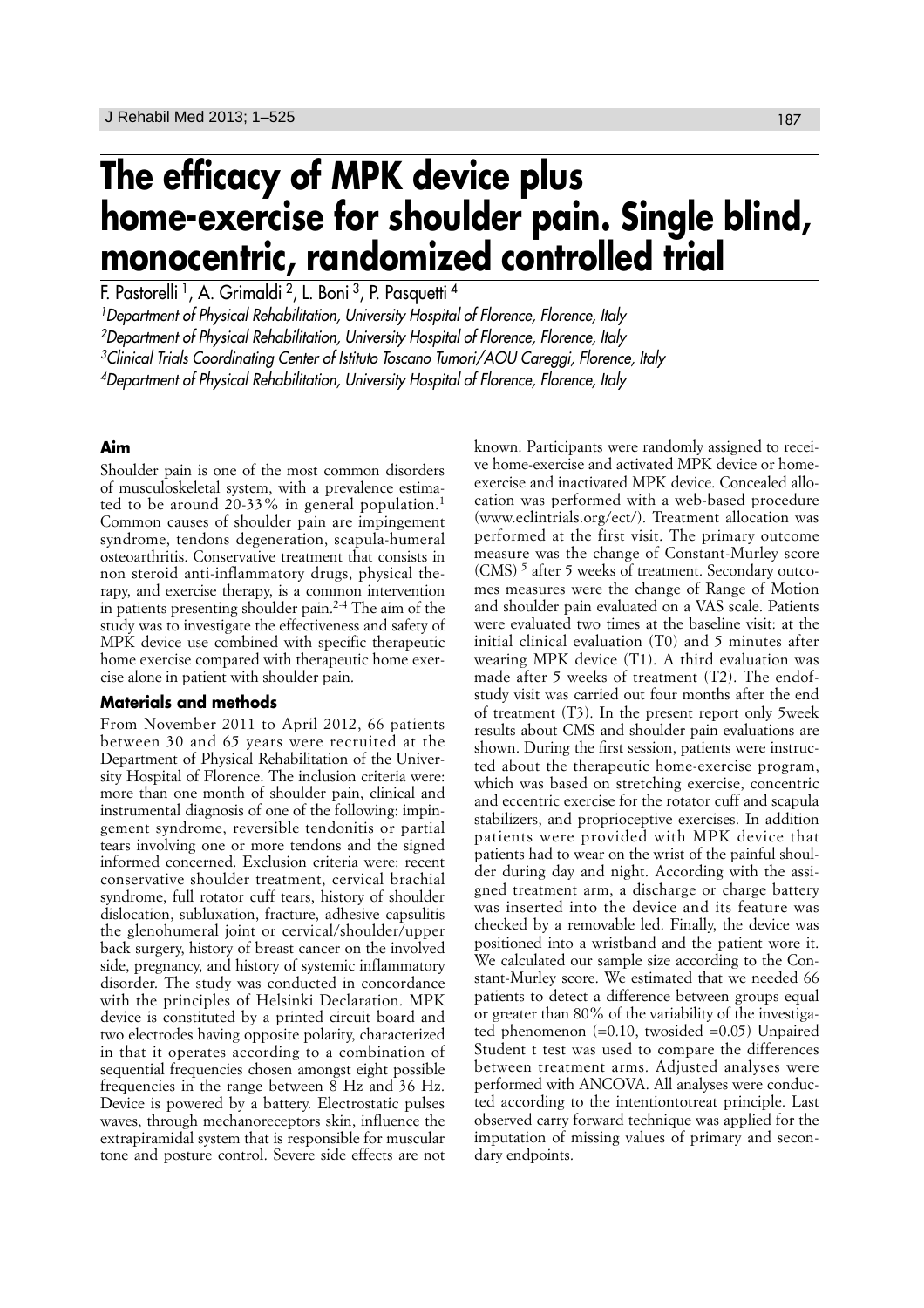#### 188 J Rehabil Med 2013;1–525

|                                           | Arm $A^*(N=33)$ |                              | Arm $B#(N=33)$ |
|-------------------------------------------|-----------------|------------------------------|----------------|
| ConstantMurley score, mean (SD)           |                 |                              |                |
| Baseline (T0)                             |                 |                              |                |
| At 5 weeks $(T2)$                         | 60.0(15.1)      |                              | 56.7 (17.6)    |
| Average change within arm (T2-T0)         | 69.1(15.1)      |                              | 76.1(13.6)     |
| Average diff. of change bw. arms (95% CI) | $+9.1(10.6)$    | $+10.3$ (+4.6 to +15.9)      | $+19.4(12.2)$  |
| P value                                   |                 | < 0.001                      |                |
| Shoulder pain, VAS                        |                 |                              |                |
| Baseline (T0)                             |                 |                              |                |
| At 5 weeks $(T2)$                         | 55.9 (20.8)     |                              | 49.4 (20.8)    |
| Average change within arm (T2-T0)         | 43.5(20.5)      |                              | 27.2(19.7)     |
| Average diff. of change bw. arms (95% CI) | $-12.5(19.6)$   | $-9.6$ ( $-0.5$ to $-18.8$ ) | $-22.1(17.4)$  |
| P value                                   |                 | 0.039                        |                |

Table I. – Average values of ConstantMurley score and shoulder pain before and after treatment and comparison of the results between trial arms.

Abbreviations: diff., difference; bw., between; VAS, visual analogue scale.

\*Home exercise plus inactive MPK device

#Hom eexercise plus active MPK device

### **Results**

A total of 66 patients were eligible for inclusion. There were no differences between the treatment arms in the clinical characteristics at baseline visit. Sixtyfive participants (98.5%) completed the 5week study visit. The average change in Constant-Murley score was +19.4  $(95\% \text{ CI}: +15.1 \text{ to } +23.7)$  in the home-exercise plus MPK device group and +9.1 (95% CI: +5.3 to +12.9) in the home-exercise group (Table I). The home-exercise plus MPK device group demonstrated a significantly greater improvement than the home-exercise group in the primary outcome, with a difference between groups of 10.3 points (95% CI: +4.6 to +15.9; P <0.001). The estimate of the treatment effect adjusted for baseline CMS, gender and age was equal to +9.3 (95% CI: +4.3 to +14.2; P <0.001). The decrease in visual analogue scale after 5 weeks of treatment was in average significantly higher in the homeexercise plus MPK device group (-22.1 [95% CI: - 16.0 to -28.3] vs. -12.5 [95% CI: -5.5 to -19.4]), with a difference between groups equal to -9.6 (95% CI: -0.5 to -18.8; P=0.039). (Table I). The effect of experimental treatment adjusted for adjusted for baseline CMS, gender and age resulted equal to -11.4 (95% CI: -3.4 to -19.5; P=0.006). No adverse events and reactions were observed in both treatment arms.

#### **Discussion**

In our study, a significant clinical improvement was observed in the group of patients where therapeutic home-exercise were combined with the use of active MPK device, compared to patients in which MPK device was inactive. In fact, in average MPK device has been demonstrated to be able to increase CMS and decrease shoulder pain of about 10 points more than homeexercise alone, after 5 weeks of treatment. The value of this result is powered by the concomitant observation that the effect of the homeexercise

alone was comparable with that reported in other several trials, where exercises were shown to be as effective as or more than NSAIDs, corticosteroids injections and arthroscopy treatment. According to our previous clinical experiences a 5week treatment period has been shown to be adequate to reach satisfactory therapeutic results. However, it is worth to note that in this study we also detected an early positive effect of the experimental treatment. At visit T2, patients assigned to the active MPK device arm reported a significantly sudden improvements in pain at rest, in particular during the night, and in shoulder range of motion. Overall, on the basis of the results reported by several authors that used in the past CMS as primary outcome, we retain our results clinically significant. The strengths of the present study are the prospective randomized study design and the good compliance of the participants. In addition, the standardised exercise protocol used in the study provides a valid guidance about content, dose, and progression of the treatment approach, which enables its implementation into the everyday practice. However, the study also has some limitations. Because of the new tested technologies, doctors were not blinded about the treatment arm to which patients were assigned, and that could have decreased the internal validity of the results. Moreover, the short-term follow-up cannot allow any inference about the good quality of the long term outcomes that this promising new device could guarantee for the treatment of shoulder pain.

### **Conclusion**

MPK device was found to be safe and well-tolerated and, for the first time, it was demonstrated that patients suffering from shoulder pain may benefit from electrostatic pulses waves. Future investigations should be undertaken in order to evaluate the longterm effects of this technique.